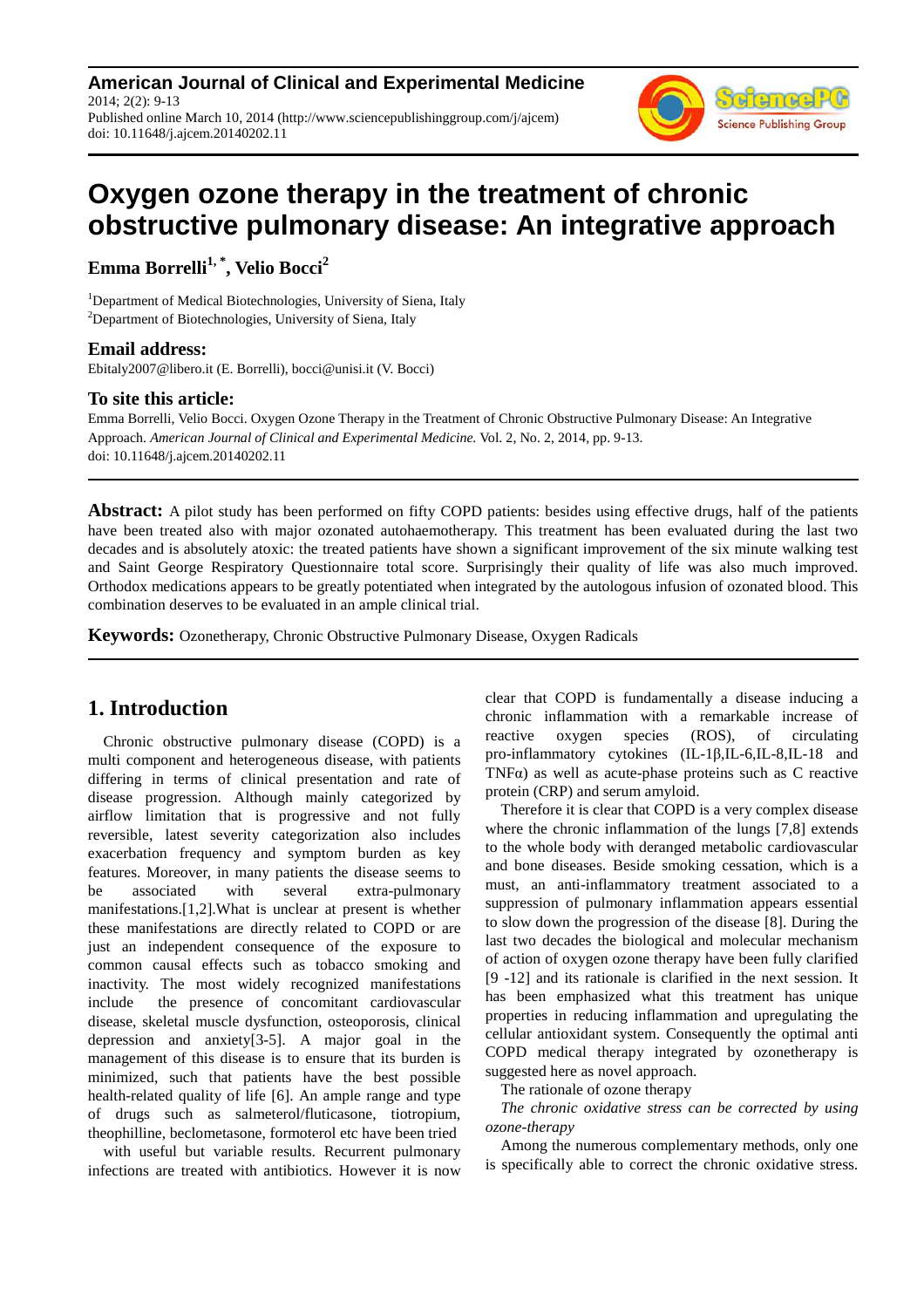Among the numerous complementary methods, only one is specifically able to correct the chronic oxidative stress. Preclinical and clinical studies performed with ozone-therapy have been performed in many countries and in Germany more than one million sessions are successfully held every year without any side effects.

Ozone, like other gases as  $NO, CO, H<sub>2</sub>S$  and  $H<sub>2</sub>$ , although intrinsically toxic, when properly used in well determined small concentrations, has become important medical gas [13-14]. Usually 100-150 ml of blood of the patient, anticoagulated with Na Citrate, are collected in a sterile glass ozone-resistant bottle and an equal volume of a gas mixture (96%  $O_2$ -4% $O_3$ ) is added at a precisely determined ozone concentration within 0.21-0.84 mM per ml of blood .The ozonated blood is then infused into the donor patients within 2-3 min. The initial dose is minimal and, for avoiding any side effects, is slowly upgraded up to 0.84 mM throughout the necessary 30-40 sessions, twice weekly. The axiom:"start low, go slow" proves to be ideal and under these conditions, ozone behaves as an acceptable stressor. Indeed ozone therapy induces a series of graduated small oxidative stress acting on all organs and able to reactivate the potent defense system, which counteracts the deleterious chronic oxidative stress induced by COPD .

The high reactivity and solubility of ozone in the water of plasma allows its exhaustion in one min while it generates two crucial messengers such as  $H_2O_2$  and 4-hydroxynonenal (4-HNE) finally responsible for eliciting the well defined biochemical and molecular reactions responsible for the biological activities. 4-HNE readily forms an adduct with the Cys34 of albumin or with glutathione and this compound is consequently be able to reach most of cells of the body and to reactivate the antioxidant defenses.

The real molecular mechanisms of antioxidant activation Alkenal adducts are able to react with the Kelch-like ECH-associated protein 1 (Keap 1)-NF-E2-related factor 2 (Nrf2) system that is present in the cell cytosol with the role of antagonizing oxidative and electrophilic insults. In detail, keap1 is a protein molecule with many –SH groups that are important for the repression of Nrf2 activity. Normally, the complex Nrf2-Keap1 has a half life of about 20 minutes because keap 1 is readlily ubiquitinated and digested in the proteasome. However, the alkenal interaction with both Cys 272 and 288 of Keap-1 allows the release of Nrf2, which escapes proteosomal degradation and traslocates into the nucleus, heterodimerizes with a small Maf protein and binds to the antioxidant Response Element (ARE or EHRE) on DNA [15].

On this basis, it is clear that Nrf2 is now correctly recognized as the key cellular defense system against oxidative and xenobiotic stresses. Such a crucial event is able to upregulate the synthesis of relevant enzymes.

The reactivation of innate defense system leads to the synthesis of a number of antioxidant enzymes able to counteract the chronic oxidative stress:

a) activation of the gamma-glutamyl-cysteine ligase and

of GSH synthase allows a marked increase of the GSH intracellular level. The enhanced GSH/GSSG ratio allows an important protection against ROS ;

b) activation of the synthesis of antioxidant enzymes able to detoxify an excess of ROS such as catalase, SOD,GSH-peroxidases,GSH-reductase,NADPH-quinoneox idoreductase(NQO1),cytochrome P450 monooxygenase system and HSP70 ;

c) the upregulation of Heme-oxygenase 1 (HO-1) is also very protective and the trace of CO in combination with NO allows vasodilatation of ischemic tissues;

d) the enhancement of the synthesis and levels of phase II enzymes such as GSH S-transferases, UDP-glucuronosyltransferases, N-acetyltransferases ans sulfotransferases ;

e) inhibition of cytokine mediated inflammation via the induction of leukotriene B4 reductase ;

f) reducing iron overload and subsequent oxidative stress induced via elevated ferritin and bilirubin as a lipophilic antioxidant ;

g) the repetition of graduated small oxidative stresses induces a multiform adaptative response. Moreover, during the ozone therapy sessions there is an increased release of adrenocorticothropic hormone, followed by cortisol from the cortex of the adrenal glands as a consequence of the liberation of corticotrophin releasing factor from the hypothalamus. Such a response is responsible for an improved feeling of well being reported by the majority of patients.

The efficacy of the mentioned orthodox drugs associated with the safe and valid support of the ozonated autohaemotherapy proves that the concept of integrated medicine is the best combination because it correctly associates suitable drugs with the critical stimulus of reactivating the natural defenses.

*The absolute lack of toxicity of ozone-therapy* 

Gaseous ozone can be harmful at even low concentrations of part per million, affecting especially the eyes and respiratory systems. Administration of ozone by aerosol is toxic and must be avoided, as well as the intravenous administration of the oxygen-ozone gas mixture. On the contrary, very small and precisely determined ozone dosages during ozone therapy do not procure any acute or late side effects. In fact addition of ozone to blood happens ex vivo and the minimal amount of ozone acts as a pro drug and within 2-3 min is exhausted in small parts by the plasma antioxidants by generation of  $H<sub>2</sub>O<sub>2</sub>$  and alkenals.

The performance of ozonetherapy twice weekly for at least five months ( about 40 sessions) also allows to improve the vascular system and to enhance the oxygenation of ischemic tissues. Moreover, such a bio oxidative procedure, can be continued with a weekly session for life with an excellent compliance of patients . On this basis it was decided to start a preliminary clinical investigation on COPD patients.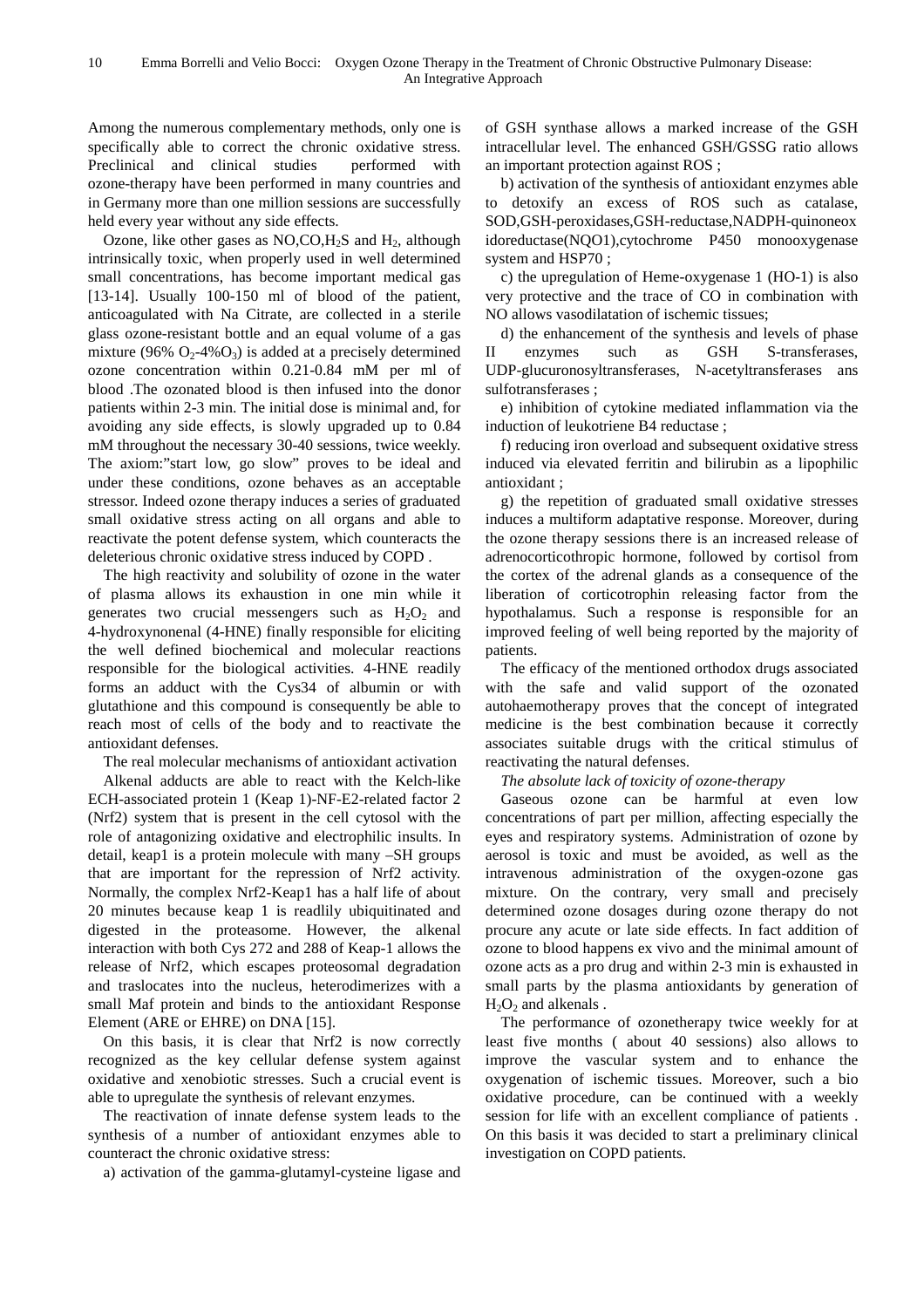### **2. Subjects and Methods**

In this study we enrolled 50 patients affected by moderate/ severe COPD, which was diagnosed according to the current guidelines [16]. All of them were ex smokers and referred a score 2-3 according to MRC classification. They were observed in a stable phase of the disease, free from exacerbations in the 4 weeks before starting the study protocol and under regular pharmacologic therapy ( inhaled long acting beta2 agonists/ corticosteroids LABA/ICS and/or tiotropium in all patients).

Before starting the study each patient underwent a clinical assessment, chest X-ray, detailed pulmonary function test (PFT), resting arterial blood gas analysis. Exclusion criteria were unstable ischemia and uncontrolled pathology.

Patients were enrolled in two groups: group A ( 25 patients) underwent a cycle of oxygen ozonetherapy ( major ozonated autohaemotherapy,  $O_3$ -AHT) twice a week for the first 5 weeks, thereafter a single treatment every week for other 10 weeks. Group B ( 25 patients) served as control and not received treatments otherwise the standard therapy with inhaled beta2 long acting bronchodilators and/or corticosteroids .In all patients we measured before and after the end of the study: 1) Pulmonary FunctionTest 2 )Resting Arterial blood gas 3) exercise tolerance by 6 min walking test (6MWT) 4) dyspnea index by Borg dyspnea scale 5) health status, evaluate by the St. George Respiratory questionnaire ( SGRQ). The patient's characteristics at the start of the study are reported in table 1.

*Table 1. Baseline characteristics (mean*  $\pm$  *SD) of the patients enrolled in Group A ( ozone treatments) and Group B ( control group).* 

|                       | <b>GROUPA</b>  | <b>GROUP B</b> |
|-----------------------|----------------|----------------|
| Number                | 25             | 25             |
| Gender (M/F)          | 15/10          | 17/8           |
| <b>BMI</b>            | $26.8 + 3.1$   | $26.2 + 2.7$   |
| $FEV1(\% pred)$       | $51.1 + 18$    | $50.7 + 17.4$  |
| FVC (% pred)          | $76.2 + 16.4$  | $78 + 15.2$    |
| $RV$ (% pred)         | $130+37.1$     | $132+40$       |
| $TLC(% \theta)$ pred) | $106.6 + 20.3$ | $107.1 + 21$   |
| COPD severity *       |                |                |
| Moderate              | 15             | 17             |
| Severe                | 10             | 8              |

FEV1= forced expiratory volume in one second; FVC= forced vital capacity; RV= residual volume ; TLC= total lung content; \* according to GOLD classification. All comparison between group was not statistically significant.

An informed consent for the oxygen ozone therapy was obtained in patients of group A. The study was approved by the Siena University Hospital Ethical Committee, and it was conducted in accordance to the ethical consideration of the World Medical Association ( Helsinki Declaration).

Oxygen ozonetherapy protocol

Oxygen ozonetherapy procedure O3-AHT was carried out as follows: 225mL of blood were drawn by vacuum from an antecubital vein into a sterile glass bottle (Ozonosan, Iffezeim, Germany) in which 25mL of 3.8% Na citrate solution (Galenica Senese Industries, Siena, Italy) as an anticoagulant, had been previously added so that the blood/citrate volume ratio was 9:1. After blood withdrawal, the bottle was momentarily disconnected leaving the venous access open by a saline infusion. The use of 225 mL of blood was unrelated to the subject's body mass, rather, it was related to the dROM values in plasma and to previously reported protocols [12]. A corresponding volume (225mL) of gas was immediately added with an  $O_3$ concentration of 20 micrograms/ml for the first four treatments, thereafter the concentration of ozone was 40 micrograms/mL of gas for the other 16 treatments. Ozone was produced by an Ozonline 80 E generator (Medica srl, Bologna, Italy), in which  $O_3$  concentration was measured photometrically in real time and checked by iodometric titration according to the rules established by the International Ozone Association.

The gas was immediately and continuously mixed with the blood in the bottle for at least 5 minutes and with gentle rotating movement to avoid foaming. Due to the blood viscosity, the gas mixture does not instantaneously come into contact with the whole blood mass, thus this mixing time is necessary. Indeed, the  $pO<sub>2</sub>$  value only after this mixing period usually reaches a plateau level (of about 500mmHg). During these 5 minutes of mixing the ozone totally reacted with both the potent antioxidants of plasma and the unsaturated lipids bound to albumin, generating a small amount of hydrogen peroxide and alkenals. These two messengers were responsible for eliciting crucial biochemical reactions on both erythrocytes and within cells when the hyper-oxygenated ozonated blood was re-infused into the patient. At this point, the hyper-oxygenated ozonated blood was re-infused by promptly substituting the saline infusion with it. Reinfusion was accomplished in about 15-20 minutes and the whole procedure was carried out in approximately 40 minutes.  $O_3$ -AHT was carried out in an out-patient setting twice weekly (on Tuesday and on Friday) for the first 5 weeks, thereafter a single treatment a week for other 10 weeks.

#### **3. Statistical Analysis**

Statistical analyses were performed using statistical package SPSS and the Student t test for the intragroup ( before and after the end of study) and intergroup ( before study, group A vs group B and after the end of study, group A vs group B) comparison of parameters. P<0.01 was considered significant.

### **4. Results**

In the group A there was a significant increase in 6MWT ( 417.5 +/- 107.4 m before the study vs 493.8 +/- 106 m at the end of study,  $p < 0.01$ ) and a significant decrease in the degree of dyspnea measured by Borg scale after the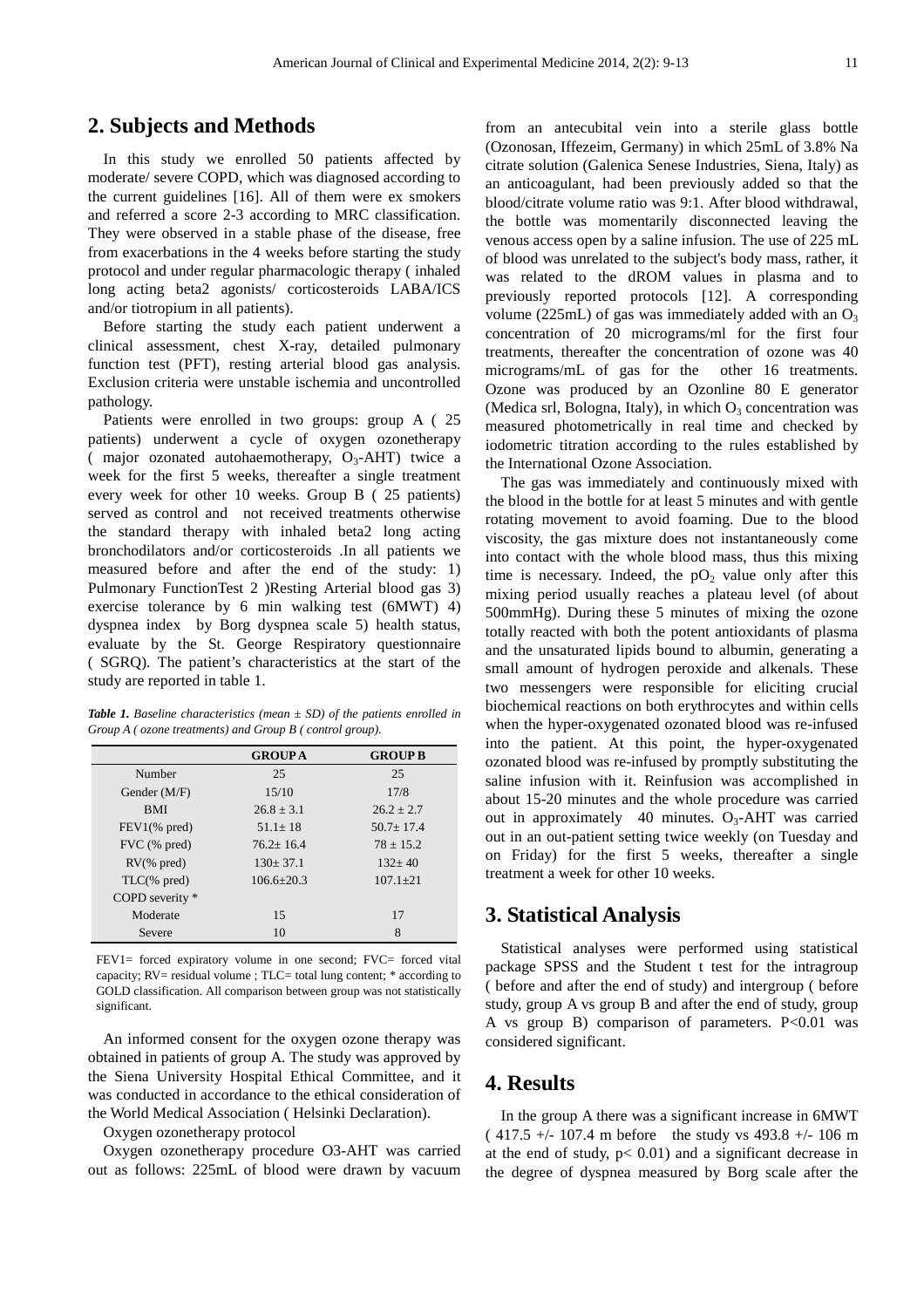6MWT ( 4.1 +/- 2.4 vs 3 +/- 2.1, p<0.01) and in SGRQ activity impact and total scores ( activity:  $65.4 +/- 16.3\%$  vs 54.2 +/- 15% p<0.01; impact: 38.4 +/- 18.2% vs 30.1 +/-16.4% , p<0.01; total score: 48.9 +/- 16.0% vs 32.2 +/- 12.1%,  $p<0.01$ ) (Table 2). No statistical difference were observed in the pulmonary function test and resting arterial blood gas before and after ozone therapy.

*Table 2. Modification of parameters in Group A and Group B before and after the study.* 

|                           | <b>Group A</b>  | <b>Group B</b>  | p             |
|---------------------------|-----------------|-----------------|---------------|
| 6MWT before (m)           | $417.5 + 107.3$ | $411.4+109.2$   | ns            |
| $6MWT$ after $(m)$        | $493.8+105.4$   | $407.3 + 104.4$ | $P<0.01$ a, b |
| <b>BORG SCALE before</b>  | $4.1 + 2.4$     | $4.3 + 2.1$     | ns            |
| <b>BORG SCALE After</b>   | $3+1.2$         | $4.3 + 2.1$     | $P < 0.01$ a  |
| <b>SGRO</b>               |                 |                 |               |
| Activity before (%)       | $65.4 + 16.3$   | $66.1 + 17.4$   | ns            |
| Activity after (%)        | $54.2 + 15$     | $62.4 + 16.6$   | P < 0.01a     |
| Impact before $(\%)$      | $38.4 + 18.2$   | $37.6 + 17.1$   | ns            |
| Impact after $(\%)$       | $30.1 + 16.4$   | $34.5 + 17.9$   | $P < 0.01$ a  |
| Total score before $(\%)$ | $48.9 + 16$     | $47.3 + 16.4$   | ns            |
| Total score after $(\%)$  | $32.2 + 12.1$   | $49.9 + 14.3$   | $P<0.01$ a, b |

6MWT= six minutes walking test; Borg SCALE= Borg dyspnea scale;SGRQ= Saint George Respiratory Questionnaire (items activity, impact,total score);before=value before study;after= value at the end of the study; a=intragroup comparison before versus after study, group A; b= intergroup comparison Group A versus Group B, after study.

In the control group, no significant difference were observed before and after the study in all parameters recorded. The intergroup comparison in 6MWT and SGRQ total score at the end of study showed a significant difference (  $6MWT$  at the end of study: group A 493.8 +/-106 m vs group B 407.3 +/- 104.4 m, p<0.01 ; SGRQ total score at the end of study :group A  $32.2 \pm 12.1$  vs group B  $49.9 \pm 14.3$ , p $< 0.01$ ).

*Side Effects and compliance* 

We have observed only temporary face redness in a small percentage of patients (3%) during the treatment with oxygen ozone therapy. Patients reported an improvement of their general conditions, particularly in terms of increased efficiency, mental concentration and memory.

# **5. Discussion**

Traditionally, the severity of COPD was equated with air flow limitation, as measured by impairment in forced expiratory volume in one second (FEV1) and treatment and management of the disease was also largely based on spirometric assessment. However, because COPD is a multicomponent disorder, structural and functional changes take place in other organs, as well as in the lungs [17].Therefore, airflow limitation alone does not reflects the full burden of COPD such as dyspnea, exercise intolerance and impairment of health related quality of life [18].Oxygen ozone therapy represents a systemic therapy

with a deep impact with many organs, and it is not surprising that it was a significant improvement in patient's quality of life and exercise tolerance.

Three years ago we performed the ozonated autohaemotherapy in two COPD patients also affected by age-related macular degeneration, who showed an unexpected improvement. Consequently, it was decided to more accurately examine the outcome in this pilot trial. The patients themselves were enthusiastic about their improved quality of life. It appears evident how the most suitable medical treatment integrated by ozonated autohaemotherapy was responsible for the improvement. Now one autohaemotherapy per week is continued with the satisfaction of patients. It must be clarified that the minimal dosage of ozone (20µg/mL or 0.42 µmol/mL gas) acts as a pro-drug because, in less than five minutes, is totally exhausted during mixing *ex vivo* in the glass bottle. Its relevant messengers are  $H_2O_2$ , which acts biochemically mostly on the erythrocytes shifting the oxyhaemoglobin curve to the right, plus an improved NO production by the endothelium. Even more relevant is the effect caused by submicromolar levels of 4-HNE with hydroperoxides that, after infusion of the ozonated blood, act as a well tolerated oxidative stress on a variety of body cells reactivating both the defence system consisting of the up regulation of antioxidant system plus phase-2 enzymes. The progressive improvement of the redox homeostasis appears the critical factors justifying the improvement of the quality of life. Indeed the patients refer to feel much better after receiving the first 7-12 infusions, that is from 1575 to 2700 ml of ozonated blood. Naturally ozone as a gas is neither inhaled, nor directly infused because ozone is so reactive to be partly neutralized by plasma antioxidants and partly consumed during the peroxidation reaction of polyunsaturated lipids occurring *ex vivo*. This must be said because by 2006 the dogma that ozone is always toxic has been fully refuted. Consequently it appears useful to inform that the ozonetherapeutic integration can represent a novel approach for the COPD patients: it would be most important to verify our preliminary data in an ample clinical trial.

# **References**

- [1] Global Initiative for Obstructive Lung Disease. http://www.goldcopd.com. Last Access Sep 21, 2012
- [2] Decramer M, Janssens W, Miravitlles M. Chronic obstructive pulmonary disease. *Lancet* 2012; 379: 1341–51.
- [3] Mannino DM,Buist AS.Global burden of COPD: risk factors,prevalence and future trends. *Lancet* 2007;370:765-73.
- [4] Hogg Jc, Timens W. The pathology of chronic obstructive pulmonary disease. *Annu Rev Pathol* 2009;4:435-59.
- [5] Barnes PJ, Celli BR. Systemic manifestations and comorbidities of COPD. *Eur Resp J* 2009;33: 1165-85.